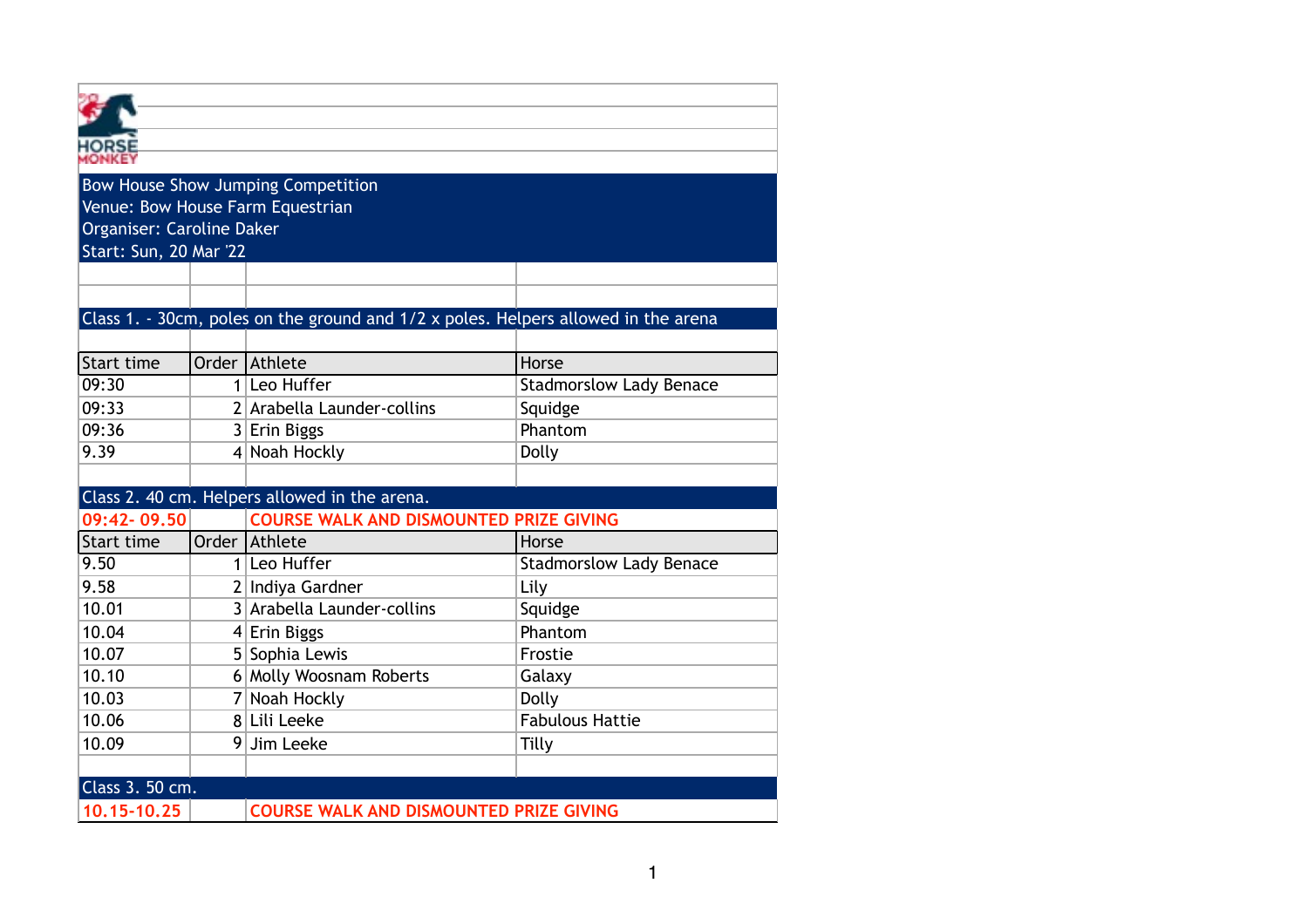| Start time      | Order Athlete                                  | Horse                  |
|-----------------|------------------------------------------------|------------------------|
| 10.25           | 1 Saffron Walker                               | Timmy                  |
| 10.27           | 2 Jim Leeke                                    | Tilly                  |
| 10.30           | 3 Charlotte Gee                                | Galaxy                 |
| 10.32           | 4 Maggie Clarke                                | Snowie                 |
| 10.34           | 5 Lili Leeke                                   | <b>Fabulous Hattie</b> |
| 10.36           | 6 Indiya Gardner                               | Lily                   |
| 10.38           | 7 Sophia Lewis                                 | Frostie                |
| 10.40           | 8 Hannah Lloyd                                 | Suzie Q                |
| 10.42           | 9 Lexi Everington                              | <b>Brandy</b>          |
| 10.44           | 10 Leanne Painter                              | Rioja                  |
| 10.46           | 11 Erin Biggs                                  | Phantom                |
| 10.48           | 12 Arabella Launder-collins                    | Lola                   |
| 10.50           | 13 Saskia Swain                                | <b>Princess</b>        |
| 10.52           | 14 Charlotte Gee                               | Snowie                 |
| 10.54           | 15 Molly Woosnam Roberts                       | Galaxy                 |
|                 |                                                |                        |
| Class 4. 60 cm. |                                                |                        |
| 10.55-11.05     | <b>COURSE WALK AND DISMOUNTED PRIZE GIVING</b> |                        |
| Start time      | Order Athlete                                  | Horse                  |
| 11.05           | 1 Poppy Launder-collins                        | <b>Billie Whizz</b>    |
| 11.07           | 2 Arabella Launder-collins                     | Lola                   |
| 11.10           | 3 Maggie Clarke                                | Snowie                 |
| 11.12           | 4 Charlotte Gee                                | Galaxy                 |
| 11.14           | 5 Hannah Lloyd                                 | Suzie Q                |
| 11.16           | 6 Liane Evans                                  | Eyarth Tuscan          |
| 11.18           | 7 Saffron Walker                               | Timmy                  |
| 11.20           | 8 Leanne Painter                               | Rioja                  |
| 11.22           | 9 Lexi Everington                              | <b>Brandy</b>          |
| 11.24           | 10 Saskia Swain                                | Princess               |
| 11.26           | 11 Grace Hockly                                | Sprite                 |
| 11.28           | 12 Joni Rogers                                 | <b>Jack</b>            |
| 11.30           | 13 Charlotte Gee                               | Snowie                 |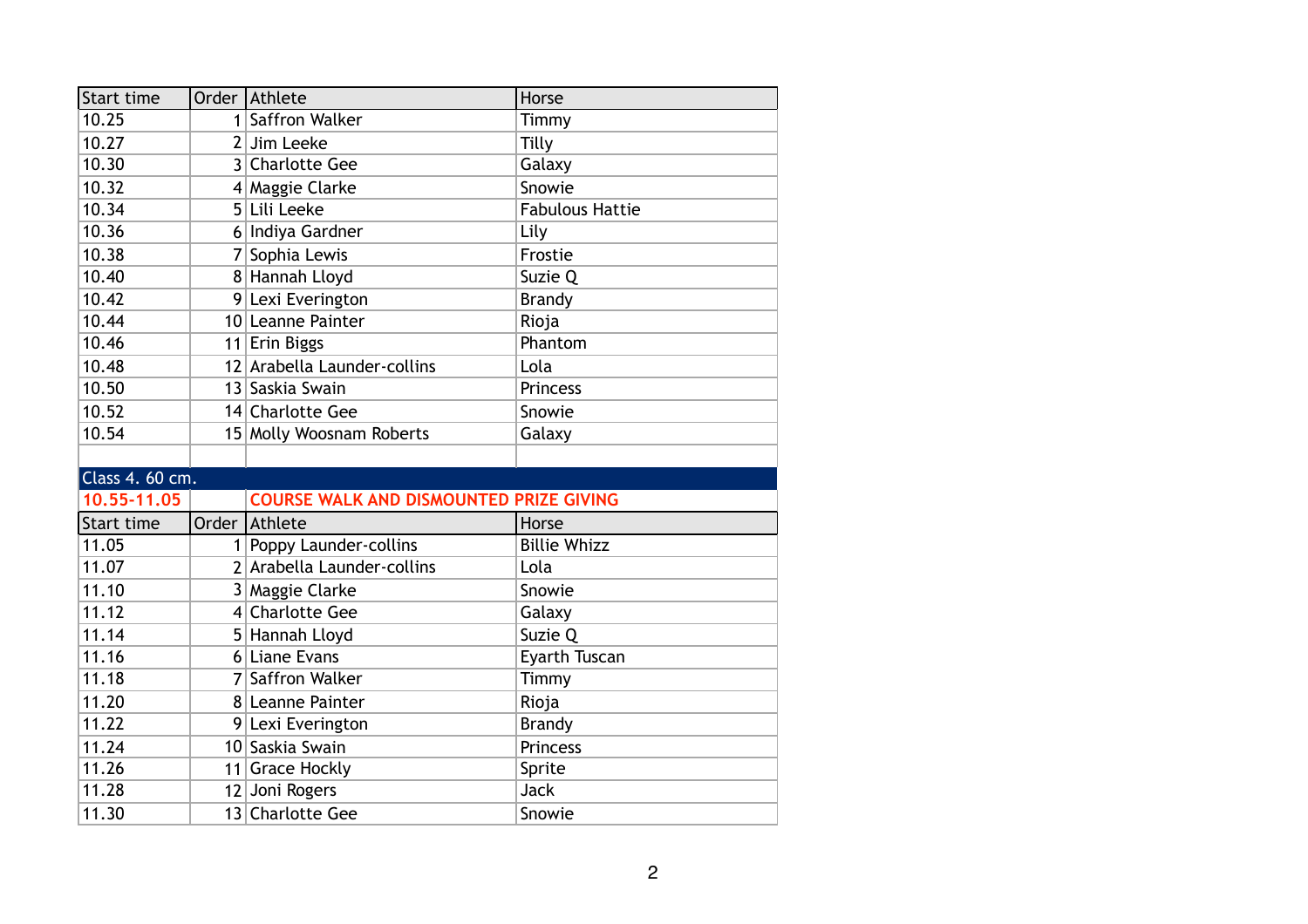|                   | Class 5. 70 cm. GRAND PRIX. All clears in round one to jump off against the clock over a sh |                        |
|-------------------|---------------------------------------------------------------------------------------------|------------------------|
| 11.35-11.45       | <b>COURSE WALK AND DISMOUNTED PRIZE GIVING</b>                                              |                        |
| Start time        | Order Athlete                                                                               | Horse                  |
| 11.45             | 1 Andrew Taylor                                                                             | Tom wade               |
| 11.47             | 2 Saffron Walker                                                                            | Timmy                  |
| 11.49             | 3 Poppy Launder-collins                                                                     | <b>Billie Whizz</b>    |
| 11.51             | 4 Liane Evans                                                                               | Eyarth Tuscan          |
| 11.53             | 5 Leanne Painter                                                                            | Felton Future Soverign |
| 11.55             | 6 Joni Rogers                                                                               | <b>Jack</b>            |
| 11.57             | 7 Grace Hockly                                                                              | Sprite                 |
| 12.00             | 8 Eva Rogers                                                                                | Rosie                  |
| 12.02             | 9 Alice Leeke                                                                               | <b>Buzz</b>            |
| 12.04             | 10 Thea Rogers                                                                              | Jonny                  |
| 12.06             | 11 Ellie Bill                                                                               | Milly                  |
|                   |                                                                                             |                        |
|                   | <b>JUMP OFF FOR GRAND PRIX</b>                                                              |                        |
| 12.10             |                                                                                             |                        |
| 12.12             |                                                                                             |                        |
| 12.14             |                                                                                             |                        |
| 12.16             |                                                                                             |                        |
| 12.18             |                                                                                             |                        |
| 12.20             |                                                                                             |                        |
|                   |                                                                                             |                        |
| Class 6. 80 cm.   |                                                                                             |                        |
| 12.20-12.30       | <b>COURSE WALK AND DISMOUNTED PRIZE GIVING</b>                                              |                        |
| <b>Start time</b> | Order Athlete                                                                               | Horse                  |
| 12.30             | 1 Leanne Painter                                                                            | Felton Future Soverign |
| 12.32             | 2 Kate Varley                                                                               | <b>McGinty</b>         |
| 12.34             | 3 Lucy McFarlane                                                                            | Conor                  |
| 12.36             | 4 Andrew Taylor                                                                             | Tom wade               |
| 12.38             | 5 Grace Hockly                                                                              | Sprite                 |
| 12.40             | 6 Eva Rogers                                                                                | Rosie                  |